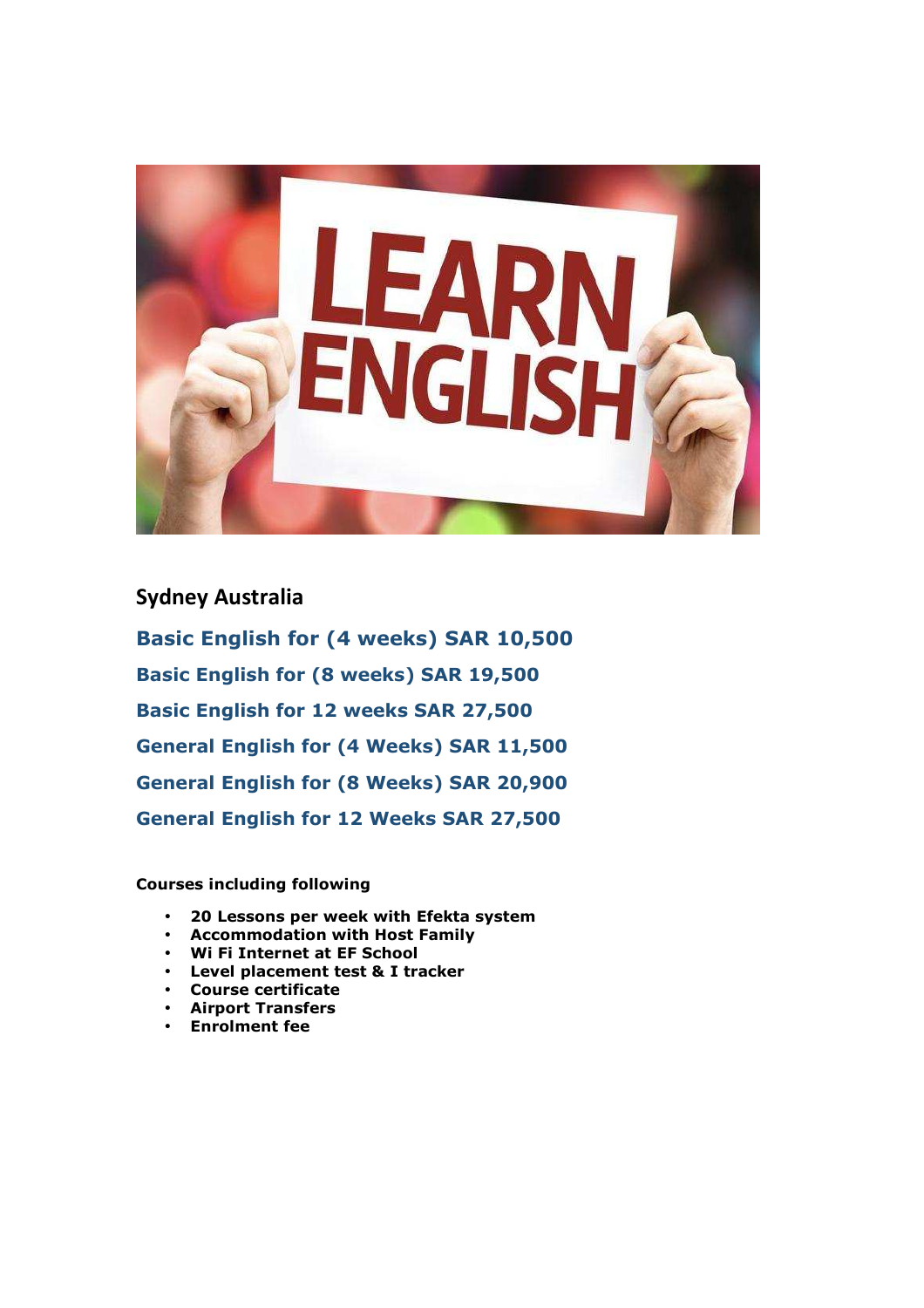## **Sydney Australia**

**Intensive Course English for (4 weeks) SAR 12,500 Intensive Course English for (8 weeks) SAR 22,950 Intensive Course English for (12 weeks) SAR 32,500**

### **Courses including following**

- **32 Lessons per week with Efekta system**
- **Accommodation with Host Family**
- **Wi Fi Internet at EF School**
- **Level placement test & I tracker**
- **Course certificate**
- **Airport Transfers**
- **Enrolment fee**

## **Toronto Canada**

**Basic English for (4 weeks) SAR 8,500 Basic English for (8 weeks) SAR 15,500 Basic English for 12 weeks SAR 21,000 General English for (4 Weeks) SAR 9,500 General English for (8 Weeks) SAR 17,000 General English for 12 Weeks SAR 23,500** 

#### **Courses including following**

- **20 Lessons per week with Efekta system**
- **Accommodation with Host Family**
- **Wi Fi Internet at EF School**
- **Level placement test & I tracker**
- **Course certificate**
- **Airport Transfers**
- **Enrolment fee**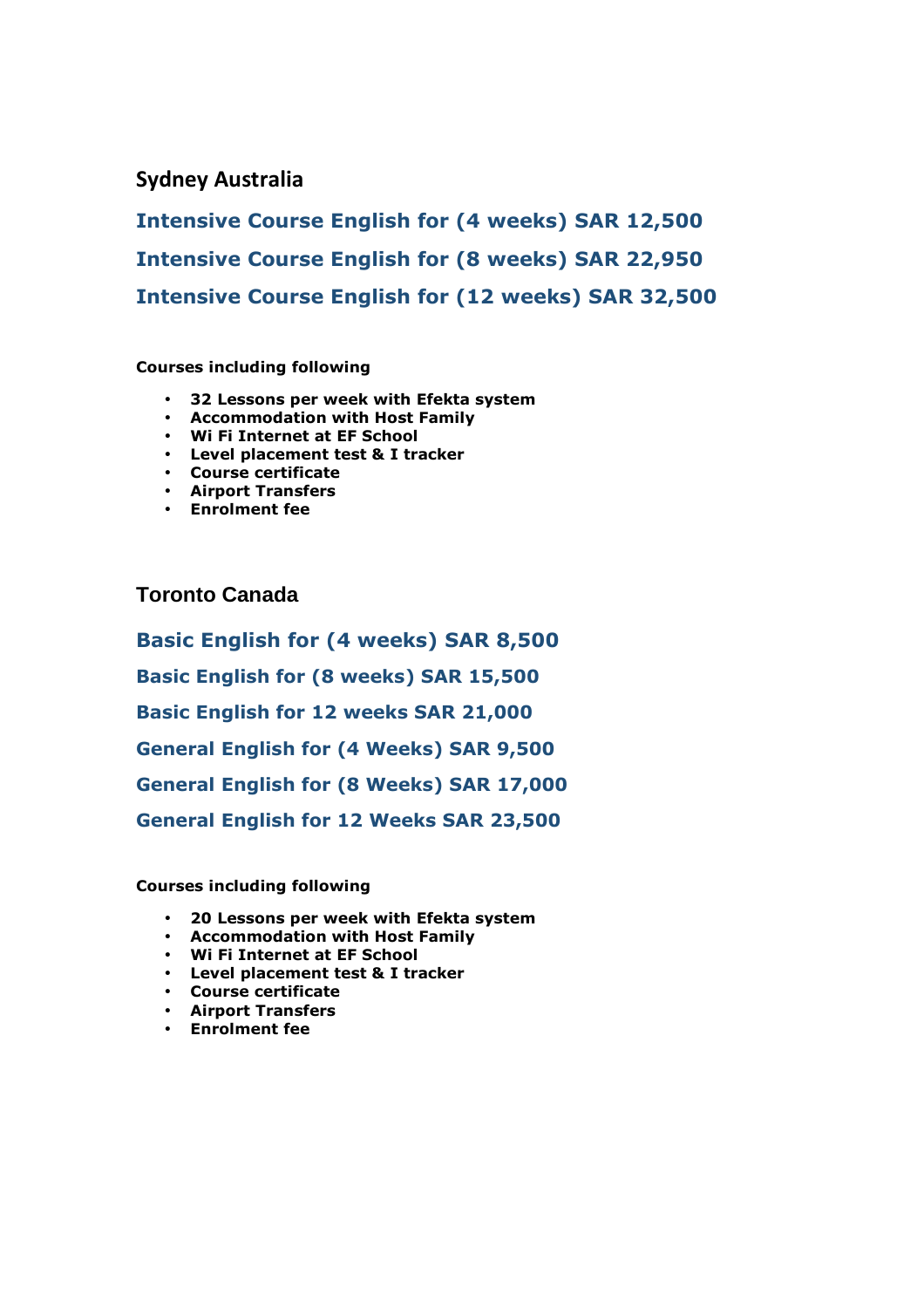# **Toronto Canada**

**Intensive Course English for (4 weeks) SAR 10,500 Intensive Course English for (8 weeks) SAR 19,000 Intensive Course English for (12 weeks) SAR 26,500**

- **32 Lessons per week with Efekta system**
- **Accommodation with Host Family**
- **Wi Fi Internet at EF School**
- **Level placement test & I tracker**
- **Course certificate**
- **Airport Transfers**
- **Enrolment fee**

**London UK** 

**Basic English for (4 weeks) SAR 11,000 Basic English for (8 weeks) SAR 20,000 Basic English for 12 weeks SAR 27,500 General English for (4 Weeks) SAR 11,500 General English for (8 Weeks) SAR 21,350 General English for 12 Weeks SAR 29,500** 

**Courses including following** 

- **26 Lessons per week with Efekta system**
- **Accommodation with Host Family**
- **Wi Fi Internet at EF School**
- **Level placement test & I tracker**
- **Course certificate**
- **Airport Transfers**
- **Enrolment fee**